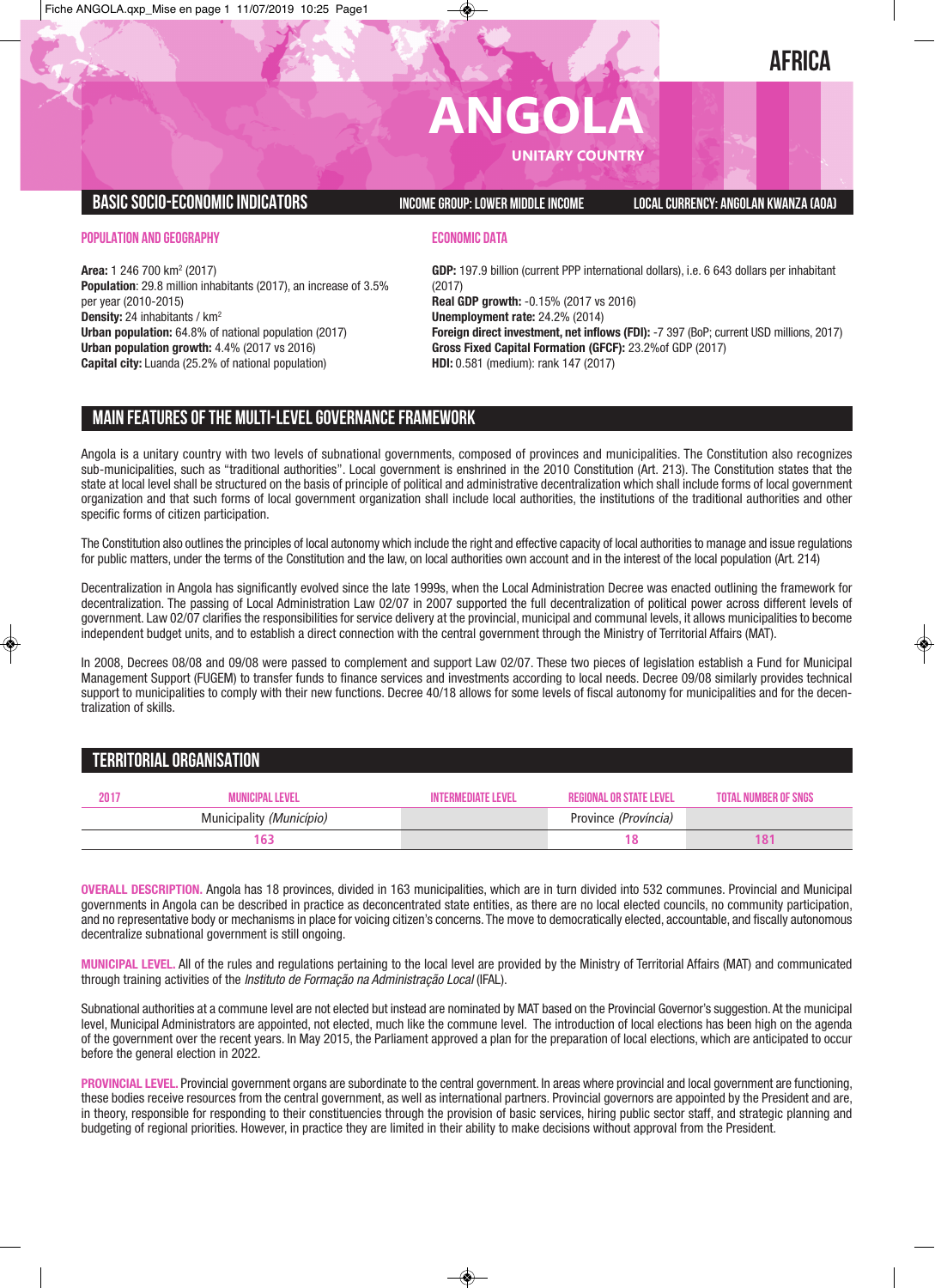# **SUBNATIONALGOVERNMENT RESPONSIBILITIES**

The Constitution specifies the scope of authority granted to local authorities and the financial resources proportionally to the responsibilities assigned, stating that a part of local resources must come from local revenue and taxes.

The Local Administration Law 02/07 and the Organization and Functioning of the Local State Administration Authorities Law 17/10 state that provinces are responsible for the promotion and orientation of socio-economic development, provincial planning, social support, education, healthcare, environment protection and also play a role in the execution of decisions made by central authorities, sharing some of these responsibilities with the municipal level. The communal administrative level submits budget proposals to the municipal administration and supervises financial revenues collection.

However, these laws have not been operationalized; currently local governments have only a slight impact on the provision of local public services and the definition of responsibilities across levels of government remains vague to the local authorities on the ground.

#### **Main responsibilitysectors and sub-sectors**

|                                    | <b>REGIONS</b>                                                                                 | <b>MUNICIPAL LEVEL</b>                            |
|------------------------------------|------------------------------------------------------------------------------------------------|---------------------------------------------------|
| 1. General public services         | Public buildings and facilities;<br>Supervision of public institutes and significant companies | Public buildings and facilities                   |
| 2. Public order and safety         |                                                                                                | Municipal police; Civil defense                   |
| 3. Economic affairs/transports     | Promotion and orientation of socio-economic development                                        | Promotion of economic development; Energy         |
| 4. Environmental protection        | Some environmental protection                                                                  | Some environmental protection; Sanitation         |
| 5. Housing and community amenities | Provincial planning                                                                            | Municipal and urban planning; Housing provision   |
| 6. Health                          | Some healthcare functions                                                                      | Primary healthcare (medical centers)              |
| 7. Recreation, culture & religion  |                                                                                                | Sports facilities; Culture and science facilities |
| 8. Education                       | Primary schools                                                                                | Primary and secondary schools                     |
| 9. Social protection               | Social support                                                                                 | Promotion of social development                   |

# **SUBNATIONAL GOVERNMENT FINANCE**

| <b>Scope of fiscal data:</b> provinces and municipalities. | SNA: Other | Availability of fiscal data:<br>Low | Quality/reliability of fiscal data:<br>Low |
|------------------------------------------------------------|------------|-------------------------------------|--------------------------------------------|
|------------------------------------------------------------|------------|-------------------------------------|--------------------------------------------|

**GENERAL INTRODUCTION.** Angola has highly centralized control of all government expenditure, although there appears to be a move towards allowing local governments greater control of their finances. In 2008, municipal governments became budget units for the first time under the Law on State Organs of the state. 68 municipalities were selected as part of the pilot to roll out financial decentralization by receiving transfers from the 2008 budget.

The Financial Regime of Local State Organs (Presidential Decree 40/18) has enabled subnational governments to have a greater level of fiscal autonomy. The decree applies to both provincial and municipal governments and it makes provisions for subnational governments to establish and manage some of their locally generated revenues, which were previously channeled to the national state's account. However, collection and sharing of revenues between the provinces and the municipalities remains under the responsibility of the central government.

#### **SUBNATIONAL GOVERNMENT EXPENDITURE BY ECONOMIC CLASSIFICATION**

| 2017                            | <b>DOLLARS PPP / INH.</b> | % GDP   | % SNG EXPENDITURE | % GENERAL GOVERNMENT EXPENDITURE<br><b>(SAME EXPENDITURE CATEGORY)</b> |
|---------------------------------|---------------------------|---------|-------------------|------------------------------------------------------------------------|
| <b>Total expenditure</b>        | 81                        | 1.2%    | 100%              |                                                                        |
| Inc. current expenditure        | 75                        | $1.1\%$ | 92.6%             | Total expenditure<br>5.1%                                              |
| Staff expenditure               | 44                        | 0.7%    | 53.7%             |                                                                        |
| Intermediate consumption        | 28                        | 0.4%    | 34.8%             |                                                                        |
| Social expenditure              | 0                         | $0.0\%$ | $0.0\%$           | 8.2%<br>Staff expenditure                                              |
| Subsidies and current transfers |                           | $0.0\%$ | 0.3%              |                                                                        |
| Financial charges               |                           | $0.0\%$ | $0.0\%$           | 0.0%<br>Social benefits                                                |
| <b>Others</b>                   | 3                         | $0.0\%$ | 3.8%              |                                                                        |
| Incl. capital expenditure       | 6                         | 0.1%    | 7.4%              |                                                                        |
| Capital transfers               |                           |         |                   | 1.9%<br>Direct investment                                              |
| Direct investment (or GFCF)     | 6                         | 0.1%    | 7.4%              | 6%<br>8%<br>10%<br>2%<br>4%<br>0%                                      |
|                                 |                           |         |                   |                                                                        |

**EXPENDITURE.** In 2017, total sub-national government expenditure made up only 5% of the total public expenditures. Over 90% of expenditures at the local level correspond to current expenditures, of which the main lines of expenditure are personnel-related expenses and intermediate consumption. SNG direct investment is extremely low.

**DIRECT INVESTMENT**. Direct investment represented 7.4% of subnational expenditure in 2017, accounting for 0.1% of GDP and 1.9% of total public investment.

◈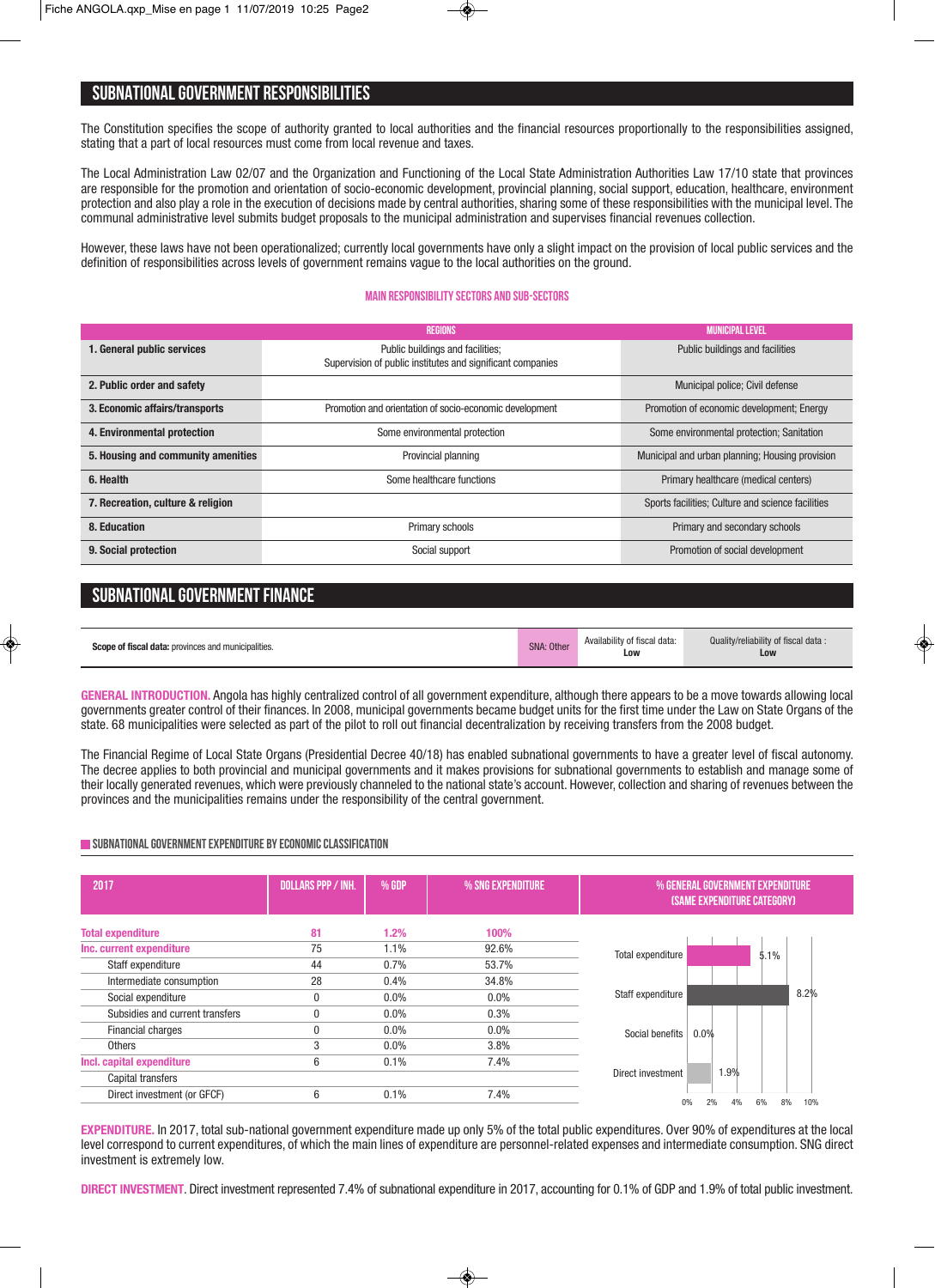# **AFRICA**

# **ANGOLA UNITARY COUNTRY**

**SUBNATIONALGOVERNMENTEXPENDITURE BYFUNCTIONALCLASSIFICATION – COFOG**

|            | % GDP                                                                                                                                                                                                                       |                                     | % SNG EXPENDITURE |  |
|------------|-----------------------------------------------------------------------------------------------------------------------------------------------------------------------------------------------------------------------------|-------------------------------------|-------------------|--|
| $12\%$ $-$ | the control of the control of the con-                                                                                                                                                                                      |                                     |                   |  |
|            |                                                                                                                                                                                                                             | Social protection                   |                   |  |
|            | $10\%$ $\qquad$                                                                                                                                                                                                             | Education                           |                   |  |
|            |                                                                                                                                                                                                                             | Recreation, culture<br>and religion |                   |  |
| $8\%$ $-$  |                                                                                                                                                                                                                             | Health                              |                   |  |
|            | $6\%$ $\qquad$                                                                                                                                                                                                              | Housing and<br>community amenities  |                   |  |
|            |                                                                                                                                                                                                                             | Environmental<br>protection         |                   |  |
|            | $4\%$ and $4\%$ and $4\%$ and $4\%$ and $4\%$ and $4\%$ and $4\%$ and $4\%$ and $4\%$ and $4\%$ and $4\%$ and $4\%$ and $4\%$ and $4\%$ and $4\%$ and $4\%$ and $4\%$ and $4\%$ and $4\%$ and $4\%$ and $4\%$ and $4\%$ and | Economic affairs/<br>transports     |                   |  |
|            | $2\%$ $\qquad$                                                                                                                                                                                                              | Public order and safety             |                   |  |
|            |                                                                                                                                                                                                                             | Defence                             |                   |  |
| 0%         |                                                                                                                                                                                                                             | General public services             |                   |  |

#### **SUBNATIONALGOVERNMENT REVENUE BYCATEGORY**



**OVERALL DESCRIPTION.** According to the UNICEF national budget report for 2018, the government of Angola has made provisions in the upcoming year to increase fiscal allocations and improve budget transparency at the subnational level.

TAX REVENUE. Local governments have little authority in determining current tax base and rates, central government is responsible for setting new taxes. According to a City Alliance and UCLGA study, 85% of total tax revenues in Angola are collected by the central government and the remaining 15% is collected by the provincial governments. Municipalities are still not fiscal entities. Law No. 02/07 provides for communes to collect revenues from various sources, yet this does not apply in reality and they have not been able to collect their own taxes nor elaborate budgets.

Some of the revenue streams at provincial level which have emerge from Presidential Decree 40/18 include: 70% of Employment Tax (*Imposto sobre Rendimento do Trabalho* – IRT), 50% of Industrial Tax, 70% of Property Tax, 80% of Tax on Inheritances and Donations, 70% of Real Estate Tax, 100% of Consumption Tax (excluding revenues generated through import), 30% of license fees and traffic control and 90% of the value of fines for administrative transgressions.

**GRANTS AND SUBSIDIES.** Some provinces rely heavily on transfers based on revenues from oil or diamond extraction. For instance, the provinces of Luanda-Norte, Luanda-Sul and Moxico receive a transfer amounting to 10% of tax receipts on diamond extraction. The provinces of Cabinda and Zaire receive similarly funds from oil extraction.

The Fund for Municipal Management Support is a main source of transferred revenues for municipalities. These transfers are not formula-based and consist of the same amount for all municipalities irrespectively of their size or population. They mainly aim at financing infrastructure investments.

The National Balance Fund (*Fundo de Equilibrio Nacional*) is responsible for creating some equity between the revenues of different sub-national governments. This National Balance Fund receives 10% of the tax on oil revenues, as well as the balance of the revenue streams listed in Decree 40/18.

**OTHER REVENUES.** Possible additional provincial government revenues include service and license fees that do not enter in the "Single Treasury Account", as is the case of local market fees. Law 02/07 further grants local authorities the power to generate revenue from interests for circulations and financing of traffic, rent from housing, community services revenues and Community services revenues. Local governments also receive an additional 10% of the value of fines and inherent interests related to the use of land.

◈